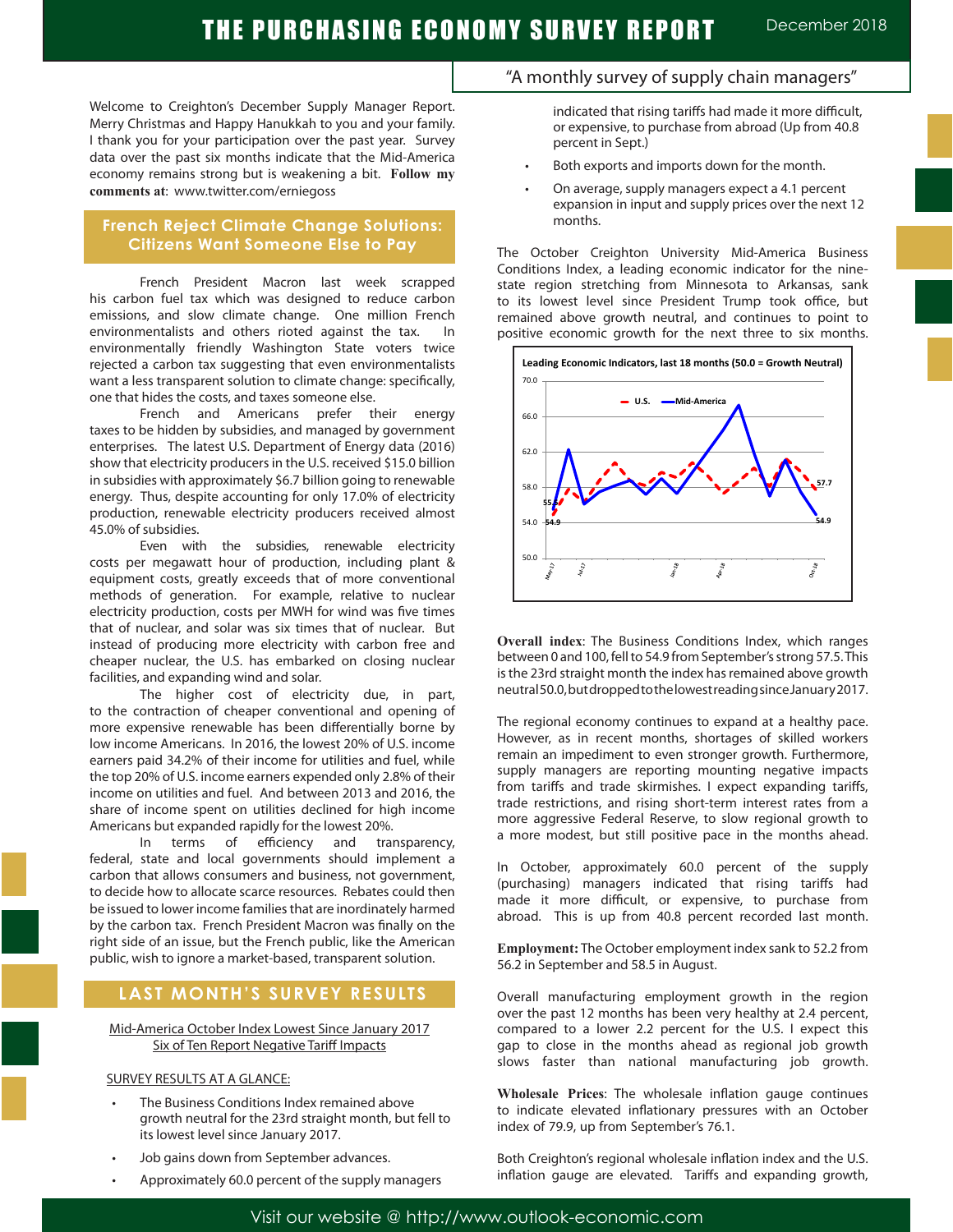for example, have boosted steel prices by 12.2 percent over the past 12 months. At the consumer level, the consumer price index advanced by 2.3 percent over the past 12 months.

I expect rising tariffs, trade restrictions, and higher oil prices to continue to boost wholesale and consumer inflation growth above the Federal Reserve's target," Goss said. "The Fed raised short-term interest rates by onequarter of one percentage point last week. I expect an identical rate hike (one-quarter percent) on December 19.

More than one-third, or 35.7 percent of supply managers, expect a December rate hike to have a negative impact on their business profitability. As reported by one supply manager, "I consider tariffs the same as a price increase. If tariffs on steel and aluminum products from Euro and China are short term, then I expect no change to prices."

On average, supply managers expect to experience a 4.1 percent increase in the price of inputs and supplies over the next 12 month.

**Confidence**: Looking ahead six months, economic optimism, as captured by the October Business Confidence Index, fell to a strong 59.6 from September's 68.0. "In terms of business confidence, rising trade tensions, tariffs, and interest rates have reduced economic optimism among supply managers in the region," reported Goss.

**Inventories**: Companies cut inventories of raw materials and supplies for the month. The October inventory index sank to 47.9 from September's 56.3. .

**Trade:** The regional new export orders index dropped to 51.5 from September's 53.1, and the import index plummeted to 48.7 from September's 57.2 and August's 58.1. We are beginning to track the negative impacts of the tariffs as the price of goods, both imports and exports, expands. Even with the NAFTA resolution, trade barriers and tariffs are slowing international sales.

**Other components**: Components of the October Business Conditions Index were new orders at 57.8, down from 59.4 in September; the production or sales index at 56.5, down from September's 58.4; and speed of deliveries of raw materials and supplies index at 60.5, up from last month's 57.0.

The Creighton Economic Forecasting Group has conducted the monthly survey of supply managers in nine states since 1994 to produce leading economic indicators of the Mid-America economy. States included in the survey are Arkansas, Iowa, Kansas, Minnesota, Missouri, Nebraska, North Dakota, Oklahoma and South Dakota.

The forecasting group's overall index, referred to as the Business Conditions Index, ranges between 0 and 100. An index greater than 50 indicates an expansionary economy over the course of the next three to six months. The Business Conditions Index is a mathematical average of indices for new orders, production or sales, employment, inventories and delivery lead time. This is the same methodology, used since 1931 by the Institute for Supply Management, formerly the National Association of Purchasing Management.

## **MID-AMERICA STATES**

ARKANSAS

The October Business Conditions Index for Arkansas increased

## "A monthly survey of supply chain managers"

to 52.9 from September's 52.5. Components of the index from the monthly survey of supply managers were new orders at 56.5, production or sales at 53.4, delivery lead time at 57.9, inventories at 44.6, and employment at 51.9. Over the past 12 months, Arkansas non-durable goods manufacturers added 1,500 workers for a 1.8 percent gain making the state number five among the nine states in terms of the rate of growth. During this same period of time, durable goods producers in the state boosted jobs by 800 for a 1.1 percent gain pushing the state to number nine among the nine states in terms of the rate of growth.

#### IOWA

The October Business Conditions Index for Iowa tumbled to 51.8 from September's healthy 59.4. Components of the overall index from the monthly survey of supply managers were new orders at 57.8, production or sales at 51.0, delivery lead time at 55.3, employment at 52.4, and inventories at 42.6. Over the past 12 months, Iowa non-durable goods manufacturers added 2,400 workers for a 2.6 percent gain making the state number three among the nine states in terms of the rate of growth. During this same period of time, durable goods producers in the state boosted jobs by 6,000 for a 4.8 percent gain pushing the state to number three among the nine states in terms of the rate of growth.

#### KANSAS

The Kansas Business Conditions Index for October fell to 51.4 from September's 56.9. Components of the leading economic indicator from the monthly survey of supply managers were new orders at 55.7, production or sales at 52.2 delivery lead time at 56.7, employment at 48.9, and inventories at 43.6. Over the past 12 months, Kansas non-durable goods manufacturers added 1,400 workers for a 2.1 percent gain making the state number four among the nine states in terms of the rate of growth. During this same period of time, durable goods producers in the state boosted jobs by 2,200 for a 2.3 percent gain pushing the state to number seven among the nine states in terms of the rate of growth.

#### MINNESOTA

The October Business Conditions Index for Minnesota declined to a solid 54.9 from September's 60.0. Components of the overall October index from the monthly survey of supply managers were new orders at 58.5, production or sales at 56.1, delivery lead time at 60.9, inventories at 46.9, and employment at 52.2. Over the past 12 months, Minnesota non-durable goods manufacturers added 1,400 workers for a 1.2 percent gain making the state number six among the nine states in terms of the rate of growth. During this same period of time, durable goods producers in the state boosted jobs by 4,400 for a 2.2 percent gain pushing the state to number eight among the nine states in terms of the rate of growth.

#### **MISSOURI**

The October Business Conditions Index for Missouri decreased to 52.5 from 54.8 in September. Components of the overall index from the survey of supply managers were new orders at 55.2, production or sales at 55.5, delivery lead time at 55.8, inventories at 47.8, and employment at 48.2. Over the past 12 months, Missouri non-durable goods manufacturers lost 1,600 jobs for a minus 1.5 percent loss making the state number eight among the nine states in terms of the rate of growth. During this same period of time, durable goods producers in the state boosted jobs by 6,300 for a 4.0 percent gain pushing the state to number four among the nine states in terms of the rate of growth.

#### NEBRASKA

The October Business Conditions Index for Nebraska sank to a solid 51.5 from September's 55.1. Components of the index from the monthly survey of supply managers were new orders at 55.8, production or sales at 52.3, delivery lead time at 56.7,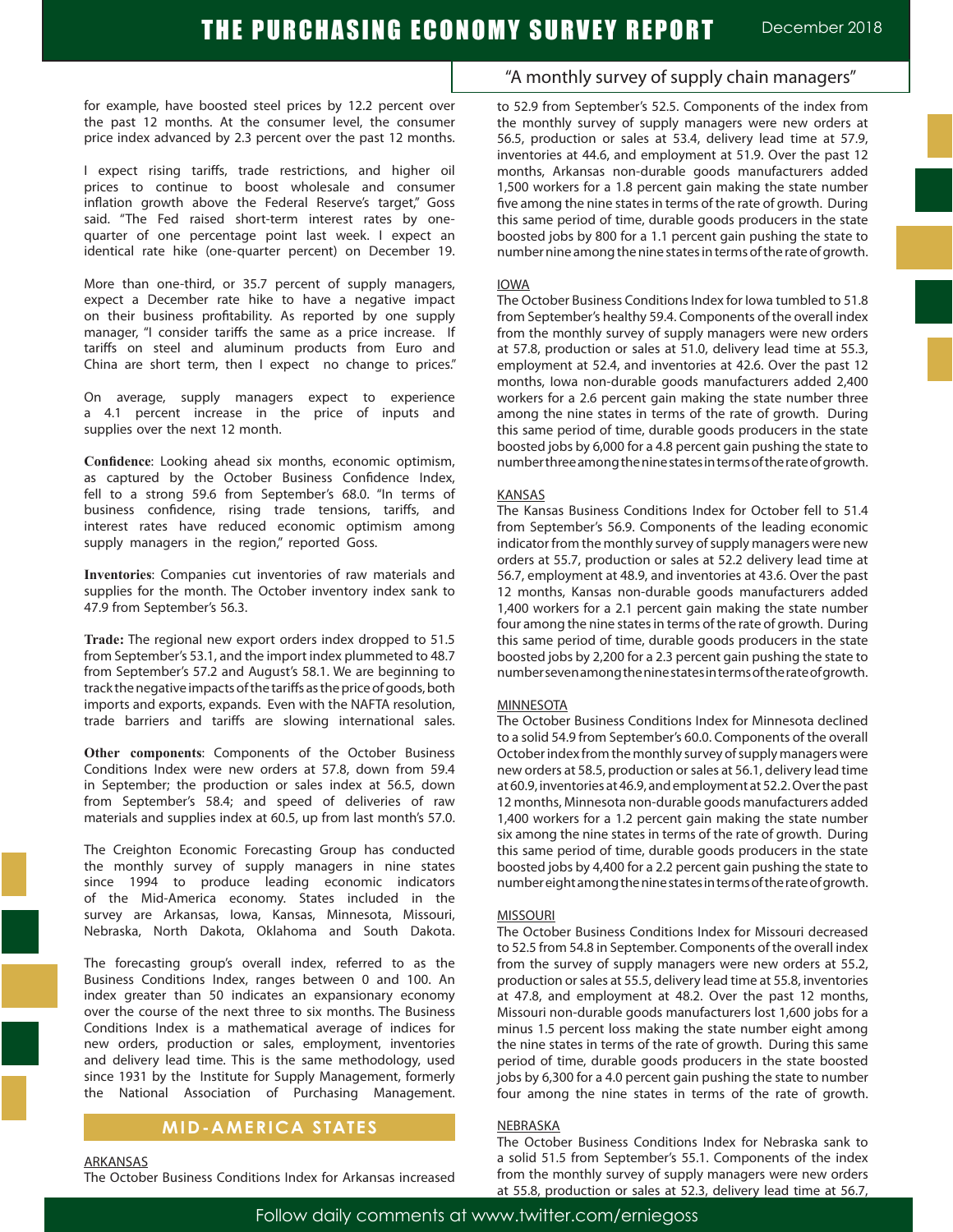.

inventories at 43.7, and employment at 49.0. Over the past 12 months, Nebraska non-durable goods manufacturers added 2,200 workers for a 4.1 percent gain making the state number one among the nine states in terms of the rate of growth. During this same period of time, durable goods producers in the state boosted jobs by 2,700 for a 6.2 percent gain pushing the state to number one among the nine states in terms of the rate of growth.

#### NORTH DAKOTA

The Business Conditions Index for North Dakota fell to a very healthy 61.3 from 69.0 for September. Components of the overall index were new orders at 63.5, production or sales at 63.3, delivery lead time at 68.7, employment at 58.1, and inventories at 52.9. Over the past 12 months, North Dakota non-durable goods manufacturers added no workers making the state number seven among the nine states in terms of the rate of growth. During this same period of time, durable goods producers in the state boosted jobs by 500 for a 3.0 percent gain pushing the state to number six among the nine states in terms of the rate of growth.

#### **OKLAHOMA**

Oklahoma's Business Conditions Index has now remained above the 50.0 threshold for the last 15 months. The overall index from a monthly survey of supply managers sank to a solid 55.0 from September's 57.6. Components of the overall October index were new orders at 58.2, production or sales at 55.7, delivery lead time at 60.5, inventories at 46.6, and employment at 54.3. Over the past 12 months, Oklahoma nondurable goods manufacturers shed 2,000 workers for a minus 4.9 percent loss making the state number nine among the nine states in terms of the rate of growth. During this same period of time, durable goods producers in the state boosted jobs by 4,300 for a 4.9 percent gain pushing the state to number two among the nine states in terms of the rate of growth.

#### SOUTH DAKOTA

The October Business Conditions Index for South Dakota climbed to 52.6 from 50.4 in September. Components of the overall index from the October survey of supply managers in the state were new orders at 53.8, production or sales at 54.3, delivery lead time at 53.6, inventories at 51.2, and employment at 49.9. Over the past 12 months, South Dakota non-durable goods manufacturers added 500 workers for a 3.2 percent gain making the state number two among the nine states in terms of the rate of growth. During this same period of time, durable goods producers in the state boosted jobs by 1,000 for a 3.6 percent gain pushing the state to number five among the nine states in terms of the rate of growth.

#### **THE BULLISH NEWS**

- U.S. GDP expanded by 3.5% for Q3 of 2018. This compares very favorably to the 2.0% average since 2000.
- In October, the U.S. economy added 250,000 jobs, the unemployment rate stood at 3.7% and hourly wages increased by 3.1% from October of last year.
- Both Creighton's and the national surveys of manufacturers shows slower but still solid growth.

# "A monthly survey of supply chain managers"

- The U.S. trade deficit increased to \$54 billion in September. The trade gap with China widened to \$40.2 billion despite tariffs on Chinese goods into the U.S.
- The U.S. federal budget deficit rose in fiscal 2018 to the highest level in six years as spending climbed by \$127 billion and revenues climbed by\$14 billion.
	- In August, annual home-price gains slid below 6% for the first time in a year to 5.8% (this is good news for some).

## **THE OUTLOOK**

**NABE Business Conditions Survey (October 2018)**. "High Growth Environment Now, but Slowing Ahead." "How long will business and consumer confidence remain strong? The Conference Board's Consumer Confidence Index remains at its highest level since 2000 and while our CEO Confidence Index declined in the third quarter, it remains solidly in positive territory. Strong sentiment and continued support from tax cuts will drive growth to 3.8 percent in the second half of the year and is helping to generate other positive signals. Labor markets show strong job growth and modestly accelerating wage growth. Profits reached record highs on a before- and after-tax basis in the second quarter and should remain elevated based on strong consumer demand.

> Growth will encounter more headwinds in 2019 especially with the Federal Reserve set to raise interest rates three or four more times by the end of next year. Businesses with plans to invest can move those activities forward to take advantage of lower interest rates and still high consumer demand. The withdrawal of stimulus support and the effect of higher capital costs will lower GDP growth to 2.2 percent by the end of 2019."

> **From Goss:** ): I expect \*\*the Federal Reserve to raise rates on December 19 (0.25% or 25 basis points) 90% likelihood; \*\*GDP growth to slow in the second half of 2018, but remain above 3.3% annualized. \*\*\*annualized growth in the consumer price index (CPI) to exceed 2.6% in Q4, 2018.

## **WHAT TO WATCH**

- **Consumer Price Index for October: The U.S. Bureau** of Labor Statistics will release the CPI for October on November 14. Year-over-year growth above 2.5% will be bearish for bonds and stocks.
- **Wage Data: On December 9r, the U.S. Bureau of Labor** Statistics will release wage data for November. Another year-over-year growth above 3.0% will be a strong inflation signal and push the Fed to raise short-term interest rates at their December 19 meeting.
- **Inverted Yield:** . Every recession since 1980 has been preceded by 2-year rates exceeding, or approximating, 10-year rates (termed an inverted yield). Currently 30 basis points (0.30%), and too low from comfort.

# **THE BEARISH NEWS**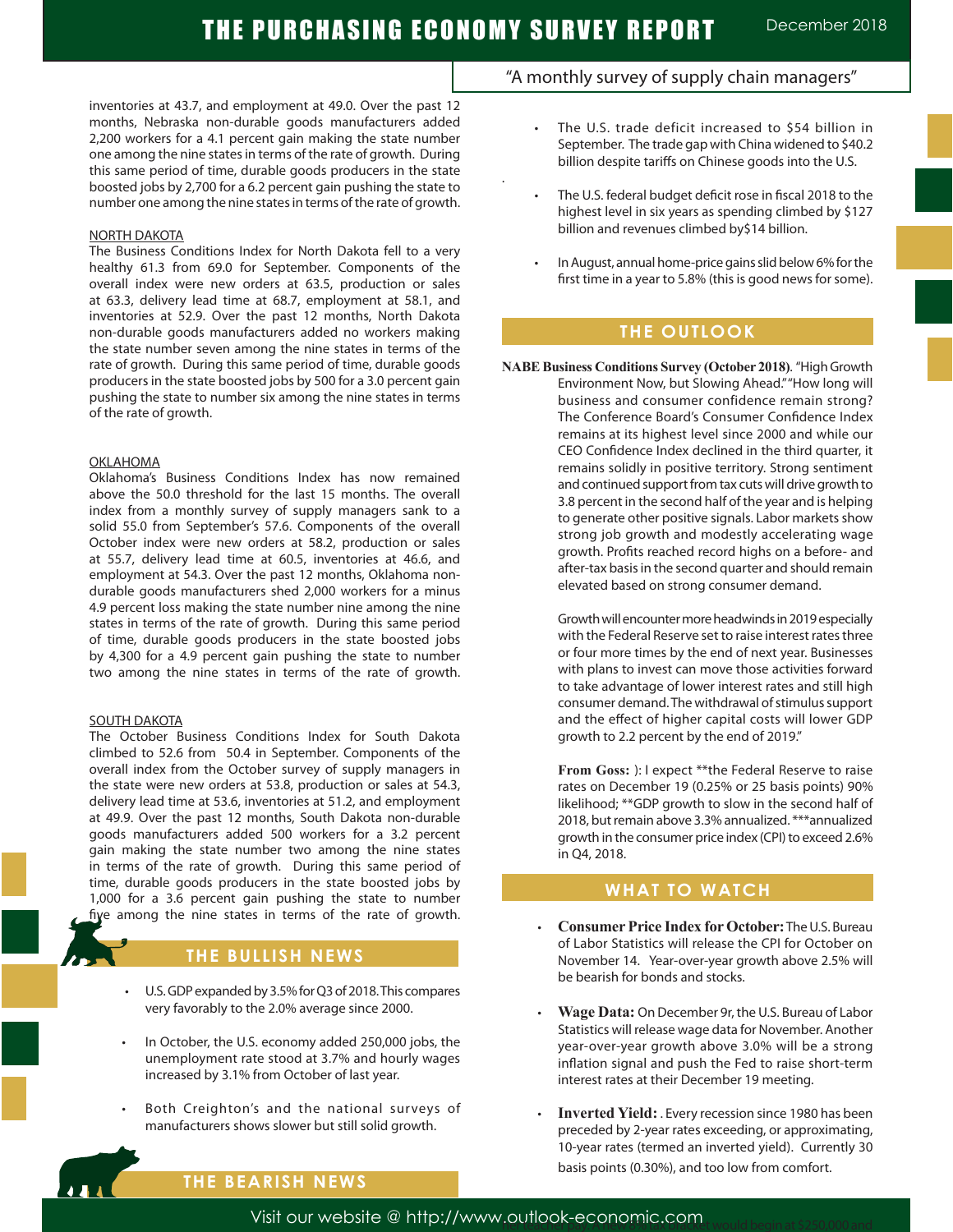## **Goss Eggs (Recent Dumb Economic Moves)**

 • The Young Socialists of America chapter at Southern Illinois University launched a petition drive to make college tuition "free." According to the backers in a Tweet, "More jobs and more students means more money circulating the local economy." If anything, this drive makes the case for more economics classes and fewer classes in "Tree Climbing." At Cornell University, students can take a one-credit class in Tree Climbing which will "teach you how to get up into the canopy of any tree." I suppose this is the prerequisite for Cornell's "Getting Down from a Tree"

## **STATISTIC OF THE MONTH**

23.4%. Weekly wages for U.S. high school dropouts have risen by 23.4% compared to 14.4% for college educated.

### **Supply Manager Careers**

- Business Development Specialist, University of Minnesota, Minneapolis, MN. Salary \$70,033. RESPONSIBILITIES: The Business Development Specialist will have three primary areas of responsibility. First, the Specialist will conduct a rapid assessment of supply chain development opportunities for all FGI crops to identify the best near-term opportunities for development of robust and scalable value chains. - 25%. Second, the Specialist will develop full supply chain assessments for the most promising opportunities. Each assessment will encompass production, (i.e., current and potential area planted, key factors in production), inputs such as seed supply, key post-harvest factors such as storage, transportation, processing, and factors in end uses. Thirdly, the Specialist will collaborate with the Market Opportunity Development Specialist and other FGI network members to organize and implement crossinstitution and cross-sector collaborations for advancing commercialization of highest-priority FGI crop – 25%.
- **Minimum Requirements.** Masters degree and Academic training and work experience in relevant fields, including, but not limited to supply chain management or supply chain logistics or business administration.

#### **Apply at:** https://tinyurl.com/ycx6jylw **Supply Manager Reading Room**

**Report:** "US importers warn Jan. 1 tariffs will crunch supply chains," US importers, already suffering supply-chain disruptions from previous rounds of tariffs, say the threat of a 25 percent tariff to be imposed by the Trump administration on imports on China, effective January 1, will further roil shipping patterns and will stress the intermodal supply chain, especially warehouse space, beyond capacity. The warnings, which were issued Tuesday at the Intermodal Association of North America (IANA) Intermodal Expo in Long Beach, included advice to beneficial cargo owners (BCOs) that now is the time to work closely with ocean, truck, and rail partners to ensure they can provide the

# "A monthly survey of supply chain managers" **Goss Eggs**

- capacity that will be needed in what should have been slack shipping months in November and December. "If everything gets loaded prior to Jan. 1, it will cause a huge surge," said Steve Hughes, president/CEO of HCS International, who specializes in auto parts logistics. "How do you plan for the December-January rush on the intermodal side?" he said.
- Survey results for November will be released on December 3, the first business day of the month.

Follow Goss on twitter at http://twitter.com/erniegoss For historical data and forecasts visit our website at: http://business.creighton.edu/organizations-programs/economicoutlook